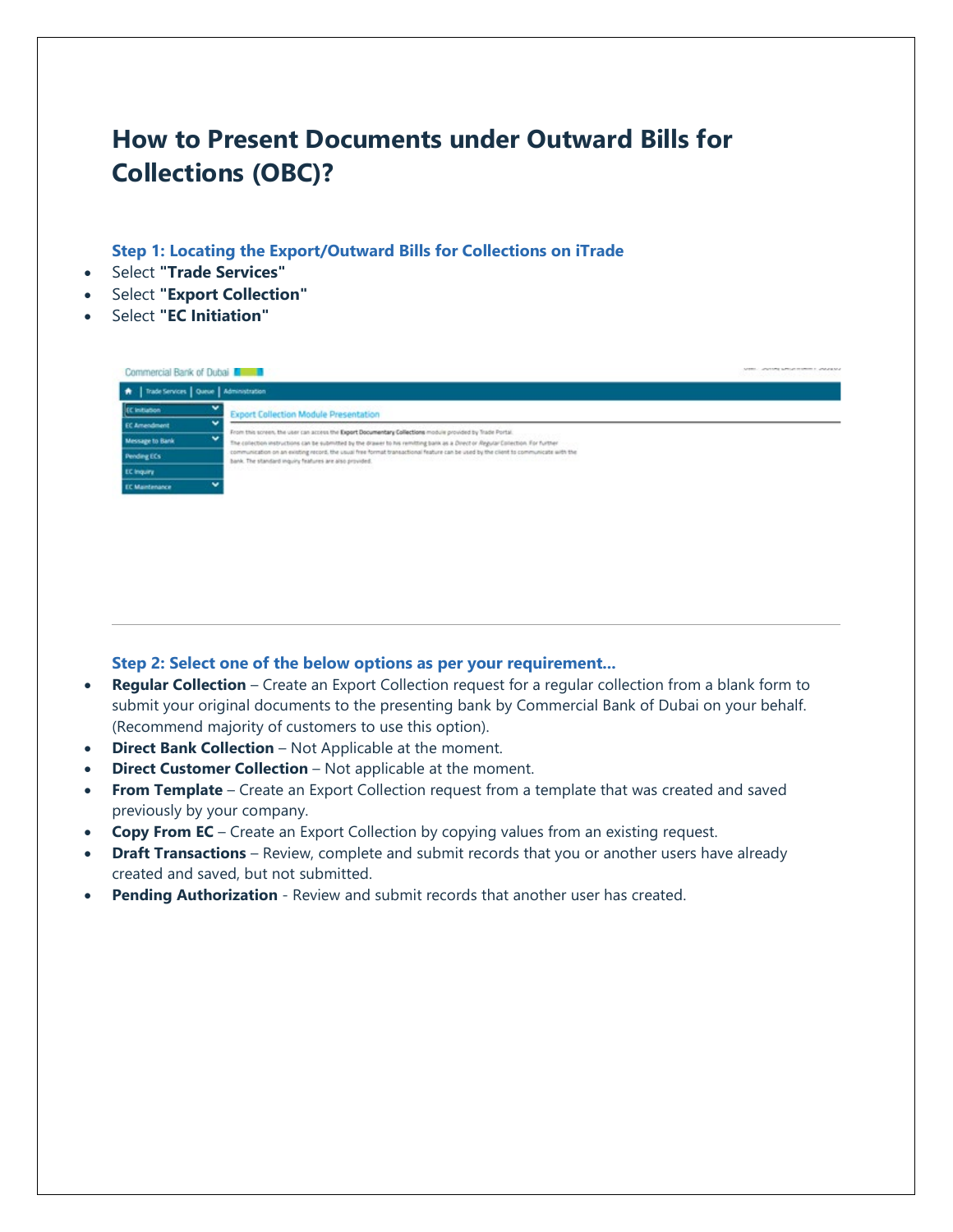| ببنك دباها التجنسارها<br><b>Commercial Bank of Dubai</b> |                       |  |  |  |  |  |
|----------------------------------------------------------|-----------------------|--|--|--|--|--|
| Trade Services   Queue   Administration                  |                       |  |  |  |  |  |
| <b>EC</b> Initiation                                     | Create a No           |  |  |  |  |  |
| <b>Regular Collection</b>                                |                       |  |  |  |  |  |
| Direct Bank Collection                                   |                       |  |  |  |  |  |
| <b>Direct Customer Collection</b>                        | <b>General Detail</b> |  |  |  |  |  |
| From Template                                            |                       |  |  |  |  |  |
| Copy from EC                                             |                       |  |  |  |  |  |
| <b>Draft Transactions</b>                                |                       |  |  |  |  |  |
| <b>Pending Authorization</b>                             |                       |  |  |  |  |  |
|                                                          |                       |  |  |  |  |  |

## **Step 3: Fill out the Request Form..**

- Please fill out all of the mandatory fields with red asterisk \*
- Please also include or attach any other relevant information, if required
- If you want to save this form as a template to submit later, please select "**Save as Template**"
- If any extra instruction or details regarding this application should be entered under **"other information"** if required
- Once completed, click **"Submit" Note : once its submitted all original documents should be submitted within next business day to branch as well.**

| A   Trade Services   Queue   Administration |                                        |                                                    |                          |        |                              |
|---------------------------------------------|----------------------------------------|----------------------------------------------------|--------------------------|--------|------------------------------|
| <b>EC Initiation</b>                        | Create a New Regular Export Collection |                                                    |                          |        |                              |
| Regular Collection                          |                                        |                                                    |                          | Tasks. | ٠                            |
| Direct Bank Collection                      |                                        |                                                    |                          |        | Save as Template Cancel Help |
| Direct Customer Collection                  | <b>General Details</b>                 |                                                    |                          |        |                              |
| From Template                               |                                        | System ID: BC210900000000234                       |                          |        | Show Form Summary   Top      |
| Copy from EC                                | Template ID:                           |                                                    |                          |        |                              |
| Oraft Transactions                          | Cusitomer Reference:                   |                                                    |                          |        |                              |
| Pending Authorization                       | Application Date: 27/09/2021           | Type: Regular Collection                           |                          |        |                              |
| v<br><b>EC Amendment</b>                    | * leatructions for collecting bank     |                                                    | $\overline{\phantom{a}}$ |        |                              |
| v<br>Message to Bank                        |                                        | w                                                  |                          |        |                              |
| <b>Pending EEs</b>                          | Maburity Date:                         | $\sim$                                             |                          |        |                              |
| EC Inquiry                                  |                                        | (Subject to bank's approval)                       |                          |        |                              |
| v<br><b>EC Maintenance</b>                  | Tehor Period:                          |                                                    |                          |        |                              |
|                                             | Tenpr Start                            |                                                    | ×                        |        |                              |
|                                             | <b>Base Date:</b>                      | $\sim$                                             |                          |        |                              |
|                                             |                                        | Attach a Cover Letter<br>Generate Bill of Exchange |                          |        |                              |